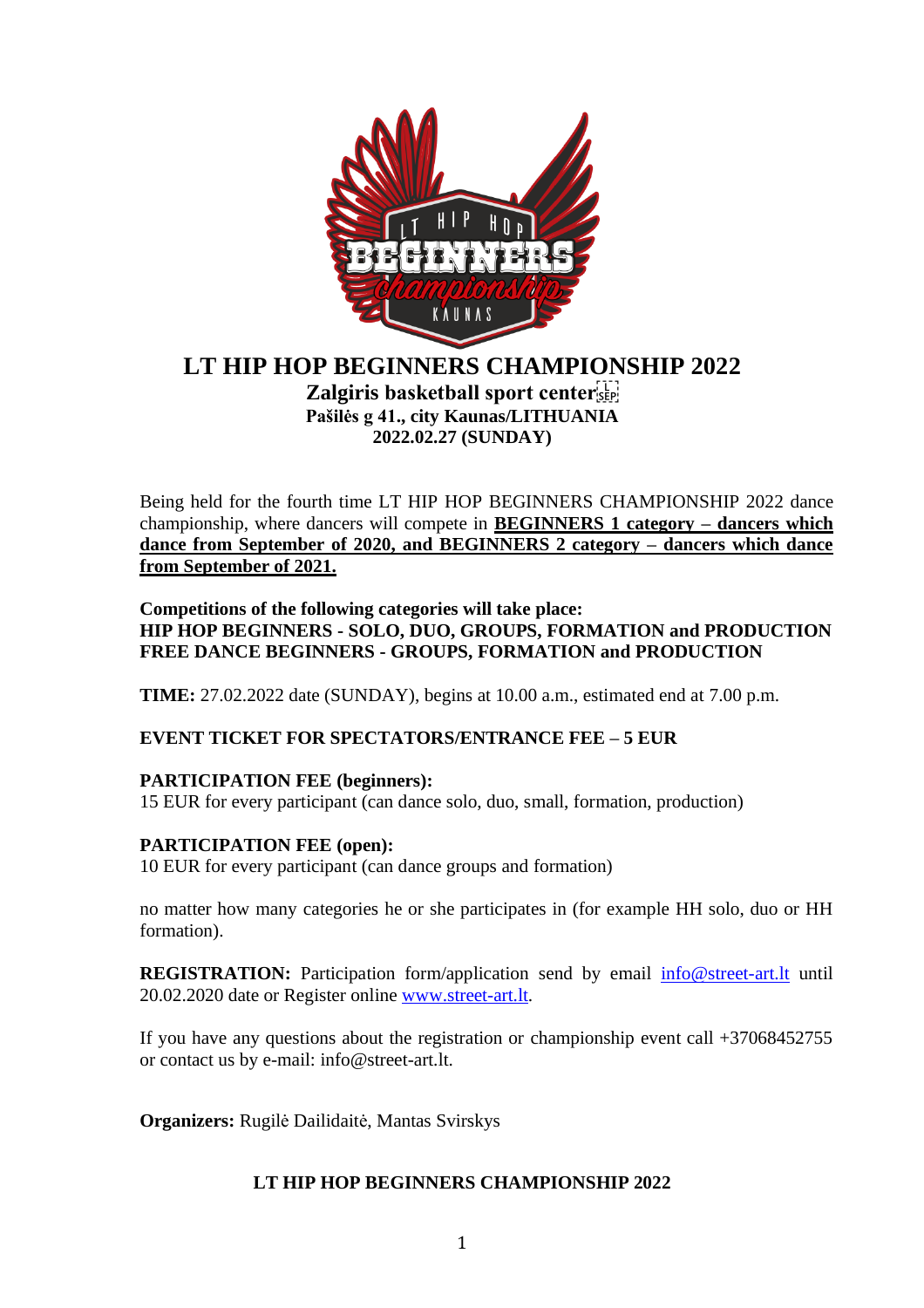

# **LT HIP HOP BEGINNERS CHAMPIONSHIP 2022**

Rules and Regulations

High quality music is guaranteed by championship DJ as well as the hosts of the event, the organising comitee and a volunteer team. Dancers will be evaluated by a competent judge commission.

### *Hip Hop BEGINNERS 1 and 2 category rules*

- 1. Compositions for the Hip Hop categories are performed using Hip Hop dance style. House, Locking, Popping, Waacking, Vogue, Breakdance styles are allowed, but they should not dominate the performance.
- 2. Elevations are not allowed in Hip Hop SOLO, DUO, GROUPS, FORMATION, PRODUCTION children categories.
- 3. Scene decorations are forbidden in every category and age group.
- 4. Age groups:

**MINI KIDS (born in 2015 and younger) - SOLO, DUO, GROUPS, FORMATION, PRODUCTION**

**CHILDREN (born from 2010 to 2014) - SOLO, DUO, GROUPS, FORMATION, PRODUCTION (beginners 1, beginners 2)** 

**JUNIOR (born from 2009 to 2006) - SOLO, DUO, GROUPS, FORMATION, PRODUCTION (beginners 1, beginners 2)**

**ADULT (born in 2005 and older) - SOLO, DUO, GROUPS, FORMATION, PRODUCTION (beginners 1, beginners 2)**

**ADULT 2 (born in 1991 and older) - SOLO, DUO, GROUPS, FORMATION, PRODUCTION**

5. Categories:

**SOLO MALE** / **FEMALE** – one dancer, performance duration is 1 min., music is selected by the organizers. The number of dancers is unlimited for each dance club.

**DUO** – two dancers, performance duration is 1 min., music is selected by the organizers. The number of dancers is unlimited for each dance club.

**GROUPS** – groups of 3 to 7 dancers, performance duration is 1,30 min., music is selected by the organizers. The number of dancers is unlimited for each dance club.

**FORMATION** – groups of 8 to 24 dancers. Performance duration is from 2:00 – 3:00 min., music is selected by the dance club.

**PRODUCTION** – groups of more than 24 dancers. Performance duration is from 4:00 min., music is selected by the dance club.

#### **LT HIP HOP BEGINNERS CHAMPIONSHIP 2022**